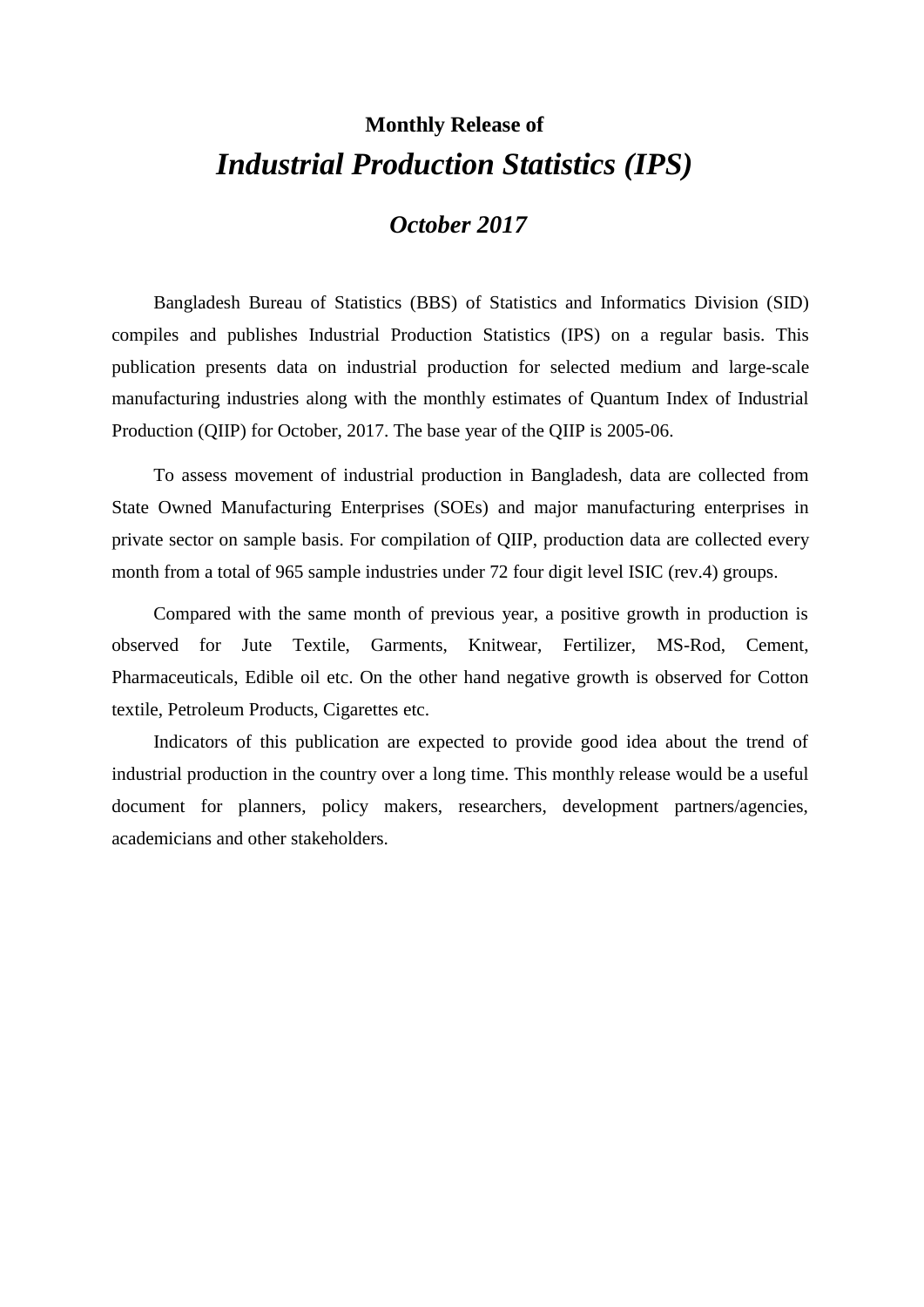| SI.            | <b>Major</b> industries           | Unit       |                | <b>Production in</b><br>FY2017-18 | $\frac{0}{0}$     | $\frac{0}{0}$                            |                                                             |
|----------------|-----------------------------------|------------|----------------|-----------------------------------|-------------------|------------------------------------------|-------------------------------------------------------------|
| N <sub>0</sub> |                                   |            | Oct/16         | $17-Sep$                          | Oct 17 $(P)$      | changes<br>over the<br>previous<br>month | changes<br>over the<br>same<br>month of<br>previous<br>year |
| $\mathbf{1}$   | Jute Textile                      | M.Ton      | 30468          | 22572                             | 32256             | 42.90                                    | 5.87                                                        |
|                | (a) Hessian                       | M.Ton      | 5158           | 3305                              | 4136              | 25.14                                    | $-19.81$                                                    |
|                | (b) Sacking                       | M.Ton      | 16261          | 11482                             | 17448             | 51.96                                    | 7.30                                                        |
|                | (c) Carpet backing cloth.         | M.Ton      | 1108           | 635                               | 875               | 37.80                                    | $-21.03$                                                    |
|                | (d) Others                        | M.Ton      | 7941           | 7150                              | 9797              | 37.02                                    | 23.37                                                       |
| $\overline{2}$ | <b>Cotton Textile</b>             |            |                |                                   |                   |                                          |                                                             |
|                | (a) Yarn                          | M.Ton      | 15450          | 14280                             | 14397             | 0.82                                     | $-6.82$                                                     |
|                | (b) Cloth                         | 000' Mtr.  | 3967           | 3210                              | 3507              | 9.25                                     | $-11.60$                                                    |
| 3              | Garments                          | Mill. Tk.  | 80061          | 59888                             | 85079             | 42.06                                    | 6.27                                                        |
| $\overline{4}$ | Knittwear                         | Mill. Tk.  | 88933          | 70893                             | 99998             | 41.05                                    | 12.44                                                       |
| 5              | Paper                             | M.Ton      | 13962          | 14001                             | 14005             | 0.03                                     | 0.31                                                        |
| 6              | Fertilizer                        | M.Ton      | 62410          | 99485                             | 95216             | $-4.29$                                  | 52.57                                                       |
| $\overline{7}$ | Iron and Steel                    | M.Ton      |                |                                   |                   |                                          |                                                             |
|                | M.S. products                     | M.Ton      | 28105          | 31675                             | 32255             | 1.83                                     | 14.77                                                       |
| 8<br>9         | Cement                            | M.Ton      | 939698         | 869824<br>113932                  | 1217182<br>116757 | 39.93<br>2.48                            | 29.53                                                       |
| 10             | Petroleum products<br>Cigarettes  | Mill. No.  | 227288<br>1621 | 1241                              | 1420              | 14.42                                    | $-48.63$<br>$-12.40$                                        |
| 11             | <b>Matches</b>                    | 000' Gross | 1835           | 2035                              | 2062              | 1.33                                     | 12.37                                                       |
| 12             | Drugs and pharmaceuticals         | $000$ Tk.  | 8122330        | 9622015                           | 11381343          | 18.28                                    | 40.12                                                       |
| 13             | Tea                               | M.Ton      | 10907          | 9784                              | 11464             | 17.17                                    | 5.11                                                        |
| 14             | Salt                              | M.Ton      | 6023           | 7821                              | 7825              | 0.05                                     | 29.92                                                       |
| 15             | Edible oil                        | M.Ton      | 56249          | 74594                             | 86510             | 15.97                                    | 53.80                                                       |
| 16             | Soap and detergent                | M.Ton      | 11425          | 12387                             | 15301             | 23.52                                    | 33.93                                                       |
| 17             | Processing & Preserving of fruits | $000$ Ltr  | 9806           | 10310                             | 10352             | 0.41                                     | 5.57                                                        |

## **Table 1: Key Productions of Major Industries (Base 2005-06)**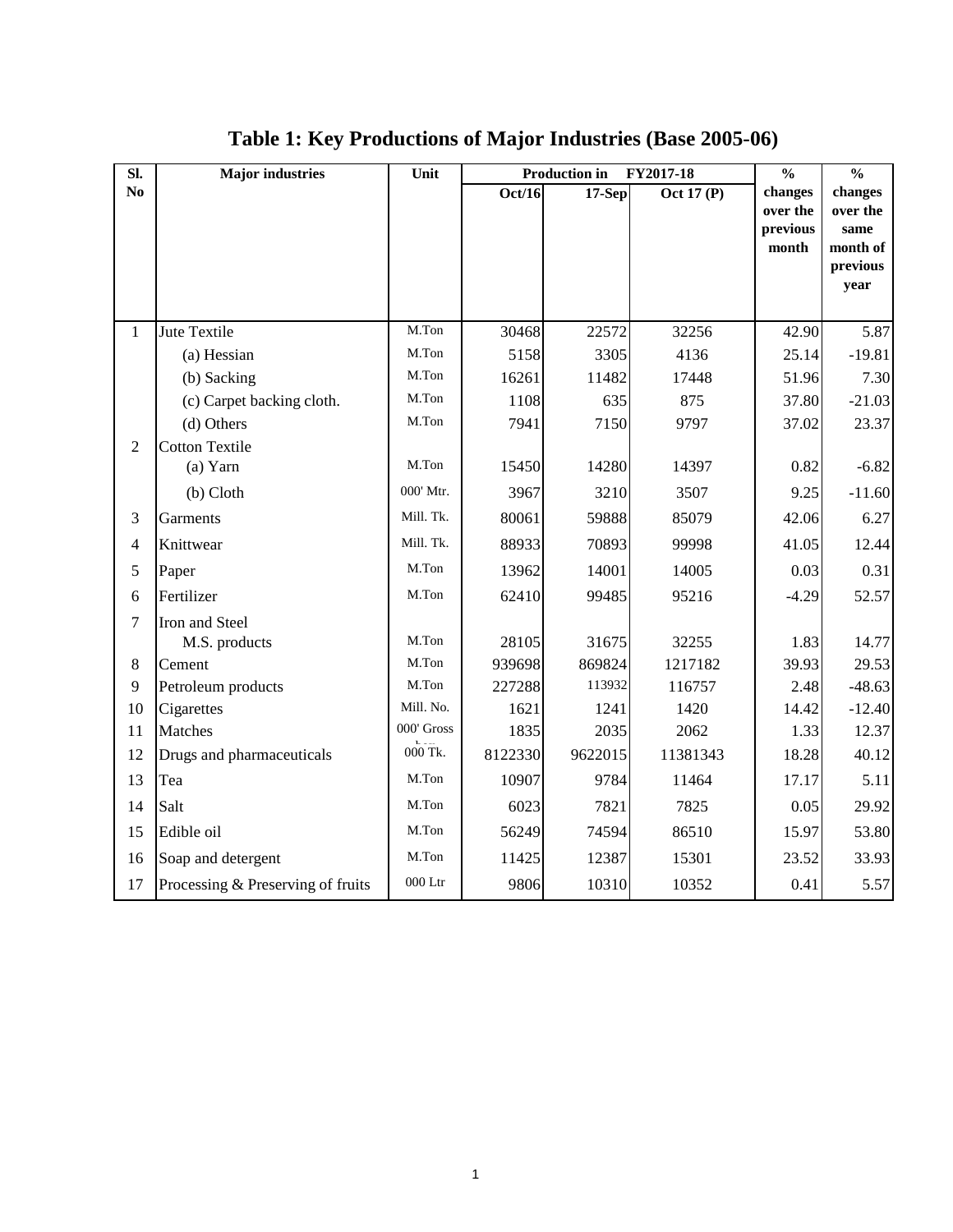| Period         | Manufacturin | <b>Mining</b> | Electricity | Period $(p)$ | <b>Manufact Mining</b> |        | <b>Electricity</b> |
|----------------|--------------|---------------|-------------|--------------|------------------------|--------|--------------------|
|                | g            |               |             |              | uring                  |        |                    |
| 2010-11        | 157.89       | 135.24        | 120.79      | Jan, 17      | 319.19                 | 191.73 | 208.69             |
| 2011-12        | 174.92       | 142.36        | 129.05      | Feb.17       | 294.56                 | 172.53 | 205.52             |
| 2012-13        | 195.19       | 153.15        | 146.72      | March, 17    | 308.26                 | 191.72 | 234.97             |
| 2013-14        | 213.22       | 157.18        | 177.20      | April, 17    | 307.55                 | 187.23 | 252.64             |
| 2014-15        | 236.11       | 159.89        | 209.32      | May, 17      | 327.32                 | 192.17 | 278.02             |
| 2015-16        | 267.88       | 185.57        | 219.29      | June, 17     | 328.23                 | 177.93 | 273.59             |
| 2016-17        | 297.89       | 185.55        | 243.39      | July, 17     | 333.17                 | 193.37 | 288.89             |
| Oct. 2016      | 273.14       | 190.17        | 271.27      | August, 17   | 373.95                 | 193.18 | 303.03             |
| Sep, 2017      | 270.65       | 175.56        | 283.04      | Sep,17       | 270.65                 | 175.56 | 283.04             |
| Oct, $2017(p)$ | 328.66       | 187.33        | 282.19      | Oct.17       | 328.66                 | 187.33 | 282.19             |

**Table-2: Quantum Index Of Medium And Large-Scale Manufacturing Industries, Mining And Electricity (Base: 2005-06= 100)**

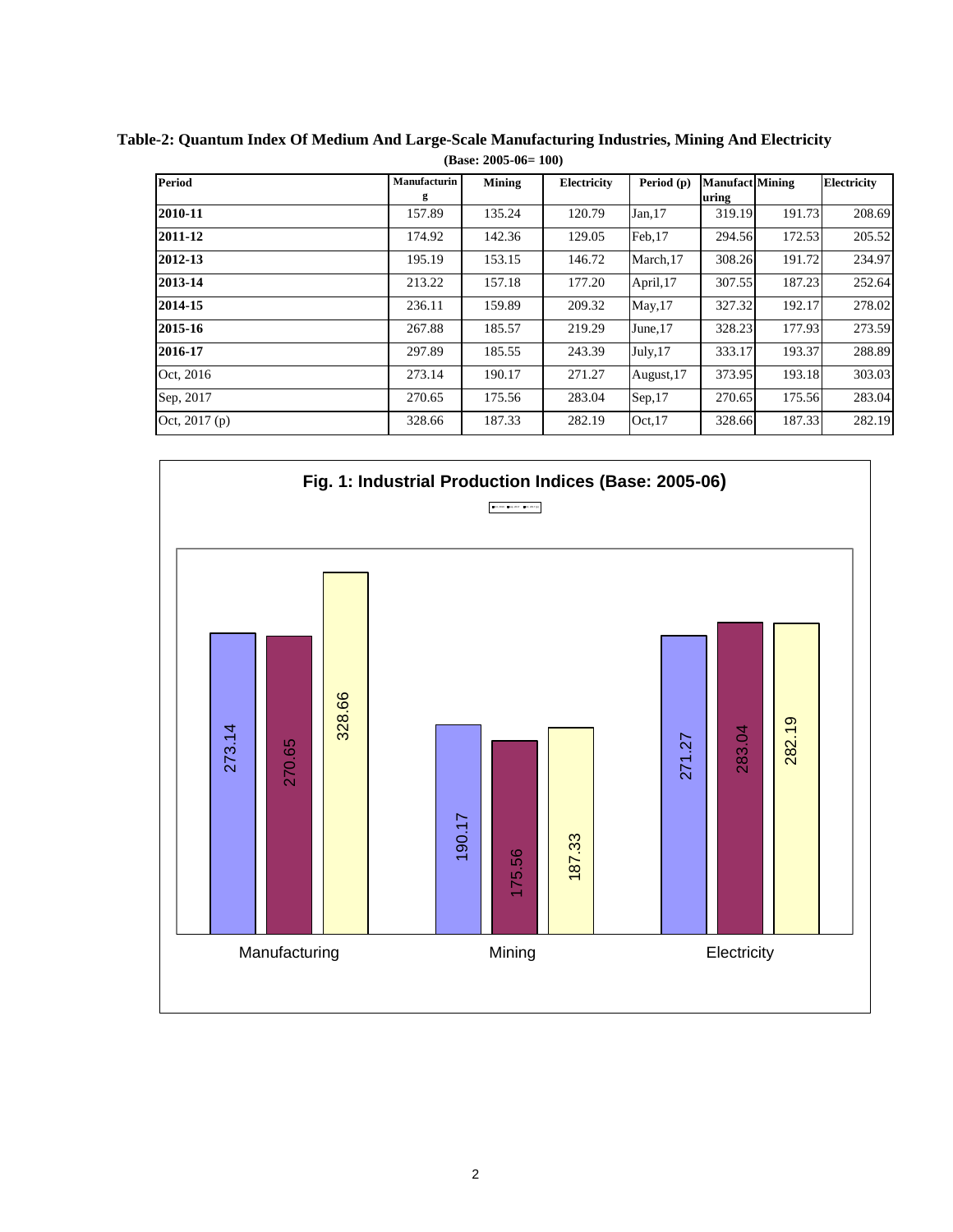| (Base: 2005-06=100) |                                                                 |        |         |         |         |               |               |             |
|---------------------|-----------------------------------------------------------------|--------|---------|---------|---------|---------------|---------------|-------------|
| Code                | <b>Major Industry Group</b>                                     | Weight | 2014-15 | 2015-16 | 2016-17 | <b>Oct-16</b> | <b>Sep-17</b> | $Oct-17(p)$ |
|                     | 1 General Index of Manufacturing                                | 100.00 | 236.11  | 267.88  | 297.89  | 273.14        | 270.65        | 328.66      |
|                     | 10 Manufacture of food products                                 | 10.84  | 333.07  | 385.10  | 410.42  | 423.03        | 475.23        | 528.15      |
|                     | 11 Manufacture of beverages                                     | 0.34   | 230.06  | 269.75  | 257.61  | 276.44        | 263.57        | 290.09      |
|                     | 12 Manufacture of tobacco products                              | 2.92   | 147.37  | 135.48  | 139.57  | 136.66        | 136.78        | 202.05      |
|                     | 13 Manufacture of textile                                       | 14.07  | 122.81  | 138.90  | 168.39  | 139.31        | 178.76        | 190.25      |
|                     | 14 Manufacture of wearing apparel                               | 34.84  | 304.76  | 338.73  | 343.74  | 314.45        | 243.81        | 344.96      |
|                     | 15 Manufacture of leather and related<br>products               | 4.40   | 140.48  | 125.44  | 194.13  | 158.27        | 267.99        | 270.72      |
|                     | 16 Manufacture of wood and products of<br>wood and cork         | 0.33   | 269.88  | 301.72  | 325.26  | 322.68        | 335.59        | 336.69      |
|                     | 17 Manufacture of Paper and paper products                      | 0.33   | 174.68  | 181.08  | 183.67  | 183.35        | 184.73        | 184.82      |
|                     | 18 Printing and reproduction of recorded<br>media               | 1.83   | 140.91  | 147.83  | 155.62  | 154.40        | 159.77        | 160.23      |
|                     | 19 Manufacture of coke and refined<br>petroleum products        | 1.25   | 96.79   | 94.03   | 182.74  | 200.30        | 109.24        | 112.94      |
|                     | 20 Manufacture of chemicals and chemical<br>products            | 3.67   | 77.49   | 92.60   | 104.04  | 85.97         | 99.19         | 116.31      |
|                     | 21 Manufacture of Pharmaceuticals and<br>medicinal chemical     | 8.23   | 290.98  | 319.26  | 424.30  | 352.81        | 412.17        | 484.51      |
|                     | 22 Manufacture of rubber and plastic<br>products                | 1.56   | 292.69  | 338.14  | 359.79  | 349.95        | 395.21        | 410.99      |
|                     | 23 Manufacture of other non-metalic mineral<br>products         | 7.12   | 182.78  | 258.34  | 341.85  | 313.27        | 299.30        | 375.18      |
|                     | 24 Manufacture of basic metals                                  | 3.15   | 187.13  | 202.85  | 174.04  | 161.26        | 179.54        | 182.36      |
|                     | 25 Manufacture of fabricated metal products<br>except machinery | 2.32   | 182.30  | 200.53  | 246.01  | 219.01        | 258.19        | 285.15      |
|                     | 26 Manufacture of computer, electronic and<br>optical products  | 0.15   | 148.37  | 231.89  | 253.33  | 211.05        | 140.64        | 175.29      |
|                     | 27 Manufacture of electrical equipment                          | 0.73   | 164.56  | 214.12  | 342.77  | 311.77        | 331.57        | 313.82      |
|                     | 28 Manufacture of machinery and equipment<br>n.e.c              | 0.18   | 204.89  | 279.14  | 406.37  | 378.94        | 522.23        | 495.69      |
|                     | 29 Manufacture of motor vehicles, trailers and                  | 0.13   | 178.83  | 331.63  | 559.61  | 677.37        | 397.08        | 382.48      |
|                     | semi trailers<br>30 Manufacture of other transport equipment    | 0.73   | 340.12  | 592.41  | 560.00  | 500.06        | 582.76        | 606.28      |
|                     | 31 Manufacture of furniture                                     | 0.88   | 116.35  | 132.02  | 151.44  | 149.32        | 151.47        | 181.67      |

**Table 3: Quantum Index of Medium and Large-Scale Manufacturing Industry by Major Industry Group (2-Digit Level)**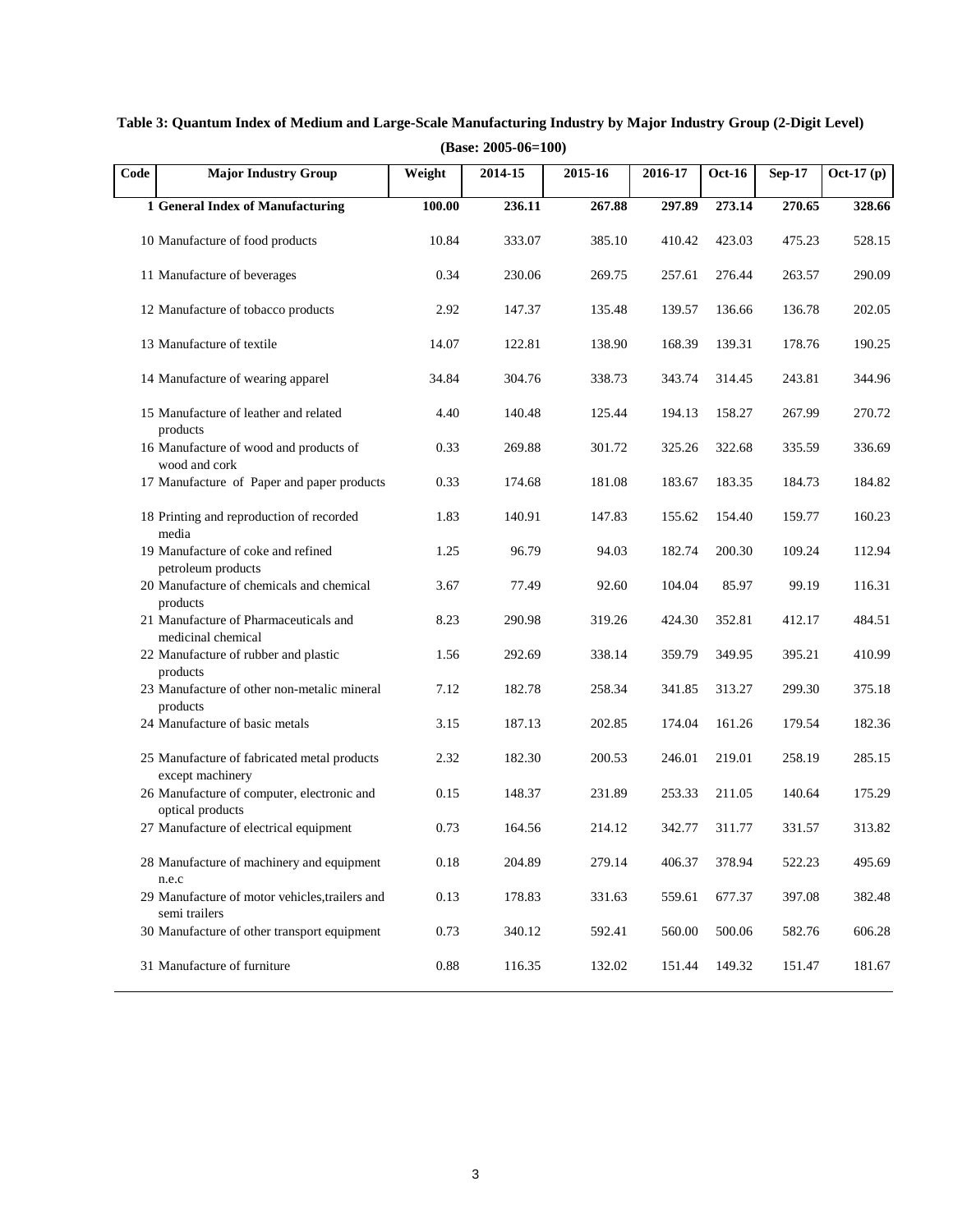|                | (Base: $2005-06=100$ )            |              |          |          |                   |               |          |             |  |
|----------------|-----------------------------------|--------------|----------|----------|-------------------|---------------|----------|-------------|--|
|                | SI No Major Industrial Production | Unit         | 2014-15  | 2015-16  | 2016-17           | <b>Oct-16</b> | $Sep-17$ | $Oct-17(p)$ |  |
|                | <b>Private Sector:</b>            |              |          |          |                   |               |          |             |  |
| $\perp$        | Jute Textile                      | $000'$ M.Ton | 212      | 282      | 286               | 15            | 13       | 19          |  |
| $\overline{c}$ | Cotton textile:                   |              |          |          |                   |               |          |             |  |
|                | (a) Yarn                          | M.Ton        | 140485   | 160645   | 161615            | 15450         | 14280    | 14397       |  |
|                | $(b)$ Cloth                       | 000' Meter   | 44692    | 47444    | 47060             | 3967          | 3210     | 3507        |  |
| 3              | Cement                            | M.Ton        | 5770527  | 8723134  | 12726824          | 936648        | 868294   | 1216057     |  |
| 4              | Iron $&$ steel (M.S Product)      | M.Ton        | 393019   | 407535   | 316635            | 28105         | 31675    | 32255       |  |
| 5              | Pharmaceuticals                   | $000'$ Tk.   | 85880189 | 87557526 | 116455778 8122330 |               | 9622015  | 11381343    |  |
| 6              | Atta, Maida, Suji                 | M.Ton        | 298939   | 278952   | 348931            | 28282         | 39204    | 42605       |  |
|                | <b>Public Sector:</b>             |              |          |          |                   |               |          |             |  |
| $\perp$        | Jute Textile                      | $000'$ M.Ton | 95       | 105      | 161               | 15            |          | 13          |  |
| 2              | Fertilizer                        | M.Ton        | 1028157  | 1010446  | 1220890           | 62410         | 99485    | 95216       |  |
| 3              | Cement                            | M.Ton        | 48080    | 36980    | 49143             | 3050          | 1530     | 1125        |  |

### **Table 4: Production Trends of Some Selected Industrial Items In Private And Public Sectors**

### **Table 5: Description of some selected industrial items (Base year 2005-06=100)**

| ISIC <sub>4</sub> | Description of items of industry                         | Unit          | No.of             | 2015-16 | 2016-17 | <b>Oct-16</b> | $Sep-17$       | $Oct-17(p)$ |
|-------------------|----------------------------------------------------------|---------------|-------------------|---------|---------|---------------|----------------|-------------|
|                   |                                                          |               | reporting         |         |         |               |                |             |
|                   |                                                          |               | <b>industries</b> |         |         |               |                |             |
|                   |                                                          |               | (selected)        |         |         |               |                |             |
|                   | <b>10 Manufacture of Food Products</b>                   |               |                   |         |         |               |                |             |
|                   | 1020 Fish & sea food                                     | M.Ton         | 180 & $*$         | 51739   | 49441   | 6099          | 4462           | 5921        |
|                   | 1030 Processing & Preserving of fruits and<br>vegetables | "000" Littre  | 3                 | 77095   | 120396  | 9806          | 10310          | 10352       |
|                   | 1040 Hyd. Vegetable oil                                  | M.Ton         | 2                 | 728260  | 657966  | 56249         | 74594          | 86510       |
|                   | 1061 Grain milling                                       | M.Ton         | 8                 | 278952  | 322781  | 28282         | 39204          | 42605       |
|                   | 1063 Rice milling                                        | M.Ton         | 6                 | 22216   | 18731   | 1197          | 1979           | 2064        |
|                   | 1072 Sugar                                               | M.Ton         | 16                | 58181   | 59984   | 85            | $\overline{0}$ | $\Omega$    |
|                   | 1077 Black & Blending Tea                                | M.Ton         | 116               | 71129   | 81645   | 10907         | 9784           | 11464       |
|                   | 1079 Edible salt                                         | M.Ton         | 8                 | 92262   | 89355   | 6023          | 7821           | 7825        |
|                   | 1080 Animal feeds                                        | M.Ton         | 3                 | 453299  | 517237  | 41868         | 47250          | 47865       |
|                   | 11 Manufacture of beverages                              |               |                   |         |         |               |                |             |
|                   | 1101 Spirits & Alcohol                                   | "000" Littre  | 1                 | 4207    | 4675    | 330           | 591            | 443         |
|                   | 1104 Soft Drinks                                         | `000' Doz     | 4                 | 67201   | 74699   | 7385          | 6026           | 6843        |
|                   |                                                          | <b>Bottle</b> |                   |         |         |               |                |             |
|                   | 1105 Mineral Water                                       | "000" Littre  | 4                 | 205579  | 136104  | 8386          | 13163          | 13700       |
|                   | 12 Manufacture of tobacco products                       |               |                   |         |         |               |                |             |
|                   | 1200 Cigarettes                                          | Mill. No      | 1                 | 22274   | 17573   | 1621          | 1241           | 1420        |
|                   | 1201 Biddies                                             | Mill. No      | 5                 | 82968   | 96371   | 7484          | 8264           | 13045       |
|                   | 13 Manufacture of textile                                |               |                   |         |         |               |                |             |
|                   | 1311 Preparation & Spinning of Textile fibers            | M.Ton         | 20                | 160645  | 161615  | 15450         | 14280          | 14397       |
|                   | 1312 Weaving of Textiles                                 | "000" Metre   | 15                | 47444   | 47060   | 3967          | 3210           | 3507        |
|                   |                                                          |               |                   |         |         |               |                |             |
|                   | 1313 Dyeing, bleaching & finishing                       | "000" Metre   | 19                | 57362   | 70678   | 3360          | 7547           | 7553        |
|                   |                                                          |               |                   |         |         |               |                |             |
|                   | 1314 Jute Textile                                        | M.Ton         | 95                | 388277  | 449920  | 30468         | 22572          | 32256       |
|                   | 14 Mfg. of wearing apperal                               |               |                   |         |         |               |                |             |
|                   | 1410 Wearing Apperal                                     | Million Tk.   | $\ast$            | 1132032 | 1138549 | 80061         | 59888          | 85079       |
|                   | 1430 Knittwear                                           | Million Tk.   | $\ast$            | 1027873 | 1088251 | 88933         | 70893          | 99998       |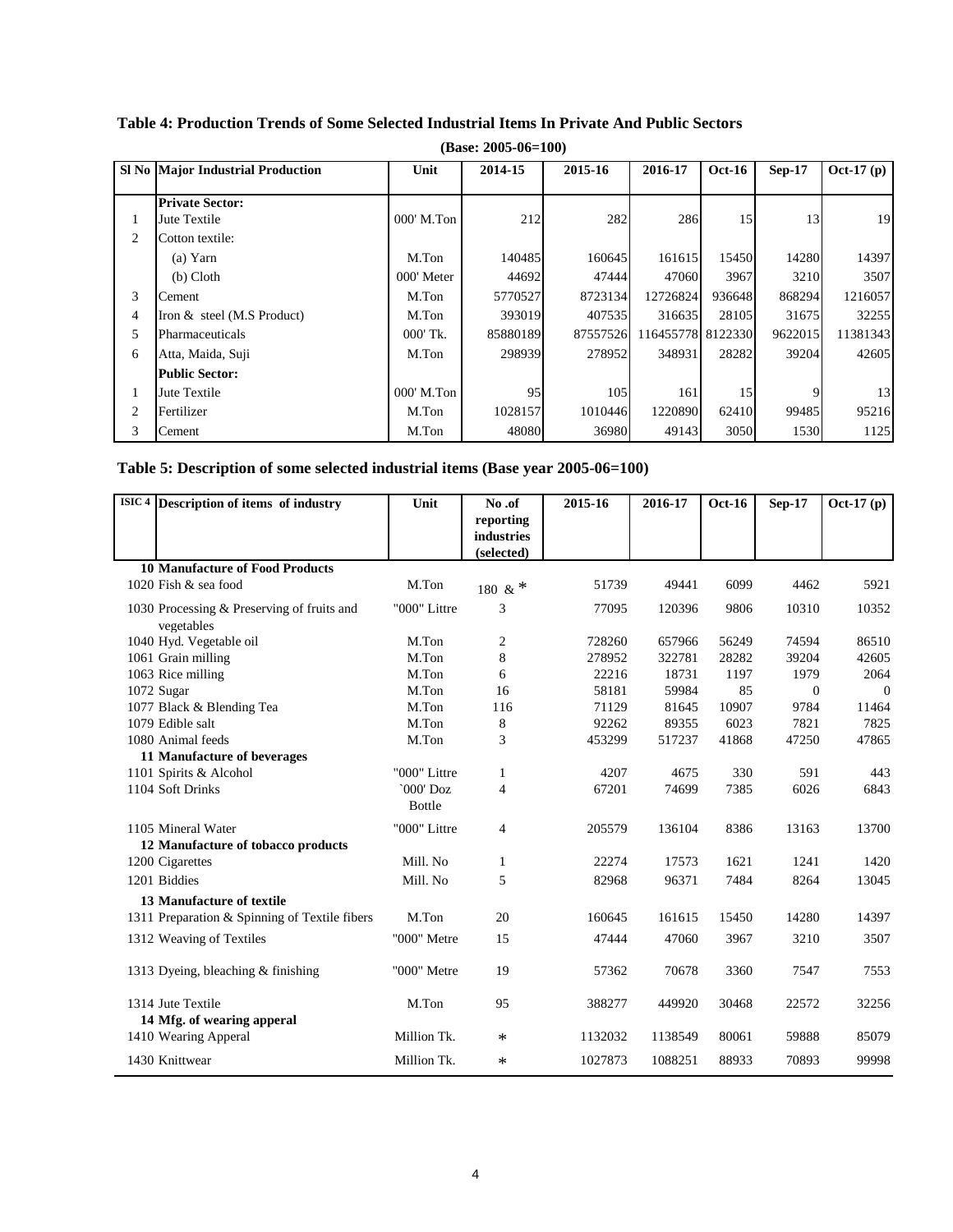|            | ISIC <sup>4</sup> Description of items of industry                      | Unit                             | No.of                    | 2015-16  | 2016-17           | <b>Oct-16</b> | <b>Sep-17</b> | Oct-17 (p) |
|------------|-------------------------------------------------------------------------|----------------------------------|--------------------------|----------|-------------------|---------------|---------------|------------|
|            |                                                                         |                                  | reporting                |          |                   |               |               |            |
|            |                                                                         |                                  | industries<br>(selected) |          |                   |               |               |            |
|            | 15 Manufacture of leather and related                                   |                                  |                          |          |                   |               |               |            |
|            | products                                                                |                                  |                          |          |                   |               |               |            |
|            | 1511 Tanning & Finishing Leather:                                       | "000" Sq<br>Metre                | 175 & $*$                | 22305    | 18065             | 1836          | 1109          | 1053       |
|            | 1520 Leather Footwear                                                   | "000" Pair                       | $\overline{4}$           | 12355    | 20520             | 1680          | 1745          | 1755       |
|            | 16 Manufacture of wood and products of                                  |                                  |                          |          |                   |               |               |            |
|            | wood and cork<br>1629 Particle board/plywood                            | "000" Sq                         | $\overline{c}$           | 9818     | 10584             | 875           | 910           | 913        |
|            |                                                                         | Metre                            |                          |          |                   |               |               |            |
|            | 17 Manufacture of Paper and paper<br>products                           |                                  |                          |          |                   |               |               |            |
|            | 1701 Pulp, Paper & newsprint                                            | M.Ton                            | 3                        | 165210   | 167659            | 13962         | 14001         | 14005      |
|            | 1709 Articles made of paper<br>18 Printing and reproduction of recorded | M.Ton                            | $\overline{c}$           | 38576    | 39116             | 3252          | 3285          | 3287       |
|            | media                                                                   |                                  |                          |          |                   |               |               |            |
|            | 1811 Printing of Books and periodicals                                  | "000" No.                        | 10                       | 166392   | 167592            | 13960         | 14005         | 14008      |
|            | 19 Manufacture of coke and refined                                      |                                  |                          |          |                   |               |               |            |
|            | petroleum products                                                      | M.Ton                            | $\mathbf{1}$             | 1191612  | 2536116           | 227288        | 113932        | 116757     |
|            | 1920 Petrolium refining<br>20 Manufacture of chemicals and chemical     |                                  |                          |          |                   |               |               |            |
|            | products                                                                |                                  |                          |          |                   |               |               |            |
|            | 2011 Compressed liquidified gas                                         | Cylinder<br>$(12.5 \text{ Kg.})$ | 2                        | 1324386  | 1247433           | 105066        | 117391        | 146739     |
|            | 2012 Fertilizer                                                         | M.Ton                            | 7                        | 1010446  | 1220890           | 62410         | 99485         | 95216      |
|            | 2023 Perfumes and cosmetics                                             | "000" Tk.                        | 3                        | 2021040  | 2767033           | 176027        | 242842        | 378458     |
|            | 2023 Soaps & detergents                                                 | M.Ton                            | 3                        | 144426   | 148975            | 11425         | 12387         | 15301      |
|            | 2031 Matches                                                            | "000" Gross                      | 2                        | 19506    | 22827             | 1835          | 2035          | 2062       |
|            | 21 Manufacture of Pharmaceuticals and                                   |                                  |                          |          |                   |               |               |            |
|            | medicinal chemical                                                      |                                  |                          |          |                   |               |               |            |
|            | 2100 Pharmaceuticals/Allopathic drugs and<br>medicine                   | "000" Tk.                        | 20                       | 86795811 | 116455728 8122330 |               | 9622015       | 11381343   |
| 102        | 2101/2 Unani and Ayur Bedic Medicine                                    | "000" Tk.                        | 3                        | 521003   | 605335            | 44929         | 42950         | 45437      |
|            | 22 Manufacture of rubber and plastic                                    |                                  |                          |          |                   |               |               |            |
|            | products                                                                |                                  |                          |          |                   |               |               |            |
|            | 2219 Rubber footwear/ other rubber products Dozen Pair                  |                                  | 8                        | 402997   | 266594            | 24360         | 16868         | 16874      |
|            | 2220 P.V.C products/plastic products                                    | M.ton                            | 3                        | 40501    | 44571             | 3590          | 4120          | 4273       |
|            | 23 Non-Metalic mineral Prod                                             |                                  |                          |          |                   |               |               |            |
|            | 2310 Glass Sheet                                                        | "000" Sq ft.                     | 3                        | 13002    | 13855             | 1162          | 1229          | 1188       |
| 2392 Tiles |                                                                         | "000"Sq ft                       | 5                        | 187933   | 221181            | 17197         | 19750         | 19950      |
|            | 2393 Ceramic                                                            | "000" Dz                         | $\overline{c}$           | 13158    | 16643             | 1343          | 1475          | 1536       |
|            | 2394 Cement                                                             | M.Ton                            | 8                        | 8754649  | 12775967          | 939698        | 869824        | 1217182    |
|            | 2397 Bricks                                                             | "000" No.                        | $\overline{4}$           | 147379   | 162011            | 13330         | 12950         | 13260      |
|            | 24 Manufacture of basic metals                                          |                                  |                          |          |                   |               |               |            |
|            | 2410 Re-rolling mills                                                   | M.Ton                            | 31                       | 407535   | 363534            | 28105         | 31675         | 32255      |
|            | 25 Manufacture of fabricated metal<br>products except machinery         |                                  |                          |          |                   |               |               |            |
|            | 2511 Structural metal products                                          | "000" M.ton                      | 5                        | 10775    | 12918             | 963           | 1052          | 1224       |
|            | 2599 Other Fabricated metal products                                    | Dozen                            | $\,8\,$                  | 410924   | 571252            | 40373         | 61891         | 61066      |